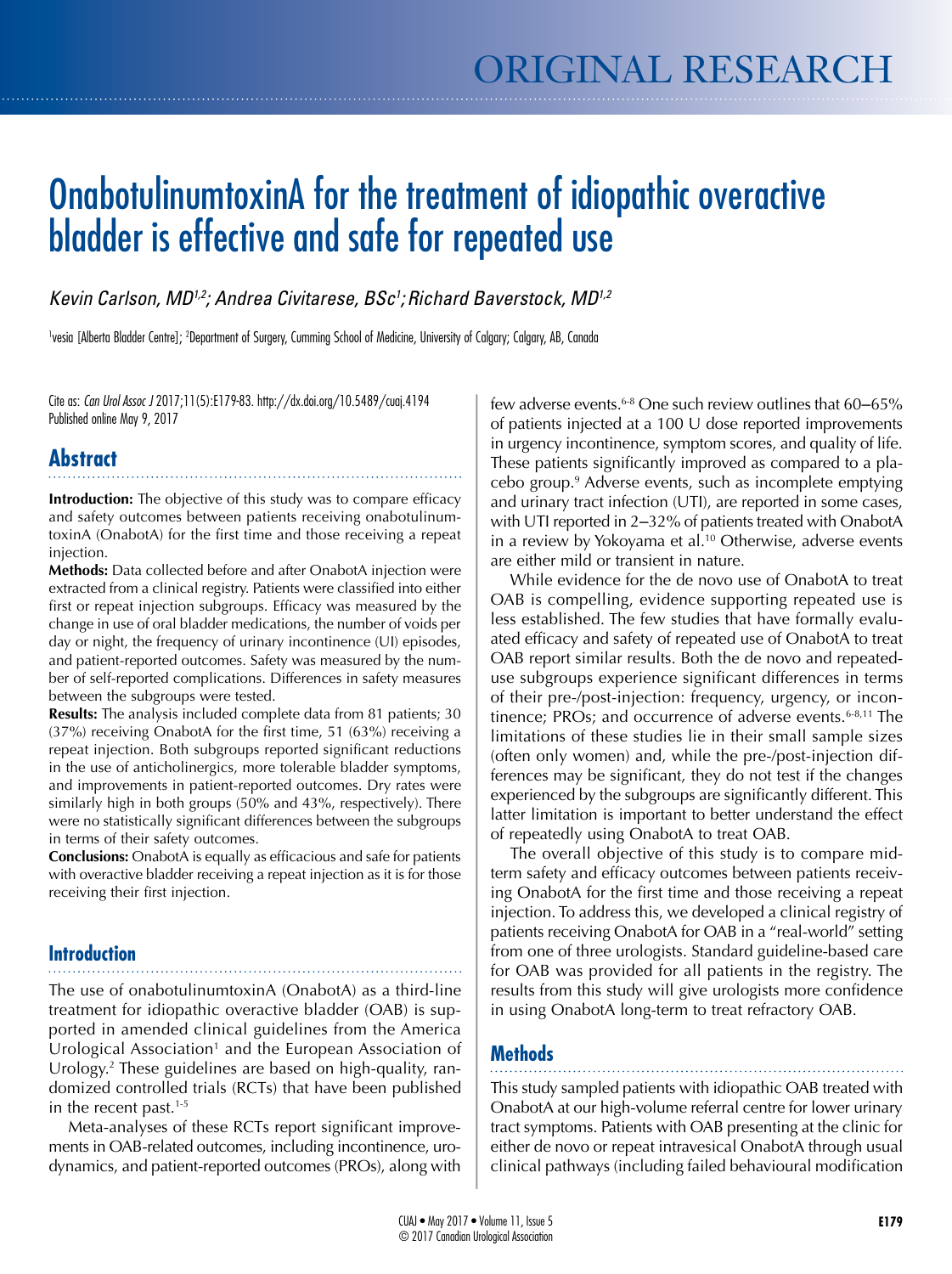and ineffective response and/or intolerance to medications) were asked if they would allow their data added to the registry. This convenience sample was recruited from May 2014 to June 2015.

Patients who were interested went through a formal informed consent process with a research assistant (RA). Patients who were under the age of 18, had a history of neurological disease, or who were unwilling or unable to provide informed consent or complete PROs were excluded. This study was approved by the Health Research Ethics Board of Alberta.

Data was collected for the registry at three time points by a single RA:

- 1. Immediately after completing informed consent. Participants answered questions about their urinary symptoms and bladder management. PROs were also collected using validated condition-specific instruments: the International Consultation on Incontinence Questionnaire-Urinary Incontinence (ICIQ-UI), Urogenital Distress Inventory (UDI-6), and Patient Perception of Bladder Condition (PPBC). The participant's chart was retrospectively reviewed using the clinic's electronic medical record system to extract additional health history.
- 2. At the time of the injection procedure. Immediately after injection, the urologist recorded appearance of the bladder, number of units injected and volume of dilution, number of injection sites, and type of cystoscope and needle.
- At three-month followup, PROs were completed and information regarding symptom severity, bladder management, and complications were collected.

Efficacy was conceptually defined as improvements in participants' sense of urgency. It was operationally defined by use of oral OAB medications, number of voids per day or night, frequency of urinary incontinence (UI) episodes, dry rates, and PROs. OnabotA injections were considered to be equally efficacious between the de novo and repeated-use subgroups if there were no significant differences between their pre-/post-injection changes to the use of anticholinergics, number of voids per day or night, frequency of UI episodes, and PRO global scores three months after injection.

Safety was conceptually defined as number of adverse events related to OnabotA toxicity. It was operationally defined by the number of complications reported by participants, including: UTIs, hematuria, and need for those spontaneously voiding prior to injection to catheterize. OnabotA was considered equally safe between the de novo and repeated-use subgroups if there were no significant differences in these self-reports.

## Data analysis

Data was extracted from the registry to conduct the analysis for this study. Descriptive statistics of demographic and medical history variables were used to characterize the sample. The frequency of specific bladder pharmacology and bladder management variables were calculated and compared before and after injections, noting any differences, with a p value less than 0.05 as significant using the Wilcoxon signed-ranks test or paired t-test for matched pairs. To answer this study's research questions, participants were divided into two subgroups depending on whether they were receiving their first or repeated OnabotA injection for OAB. Differences in safety measures between the subgroups were tested using Fisher's exact test. This analysis was conducted in Stata 14 (StataCorp LP, College Station, TX, U.S).

## **Results**

Eighty-one patients with OAB were identified from the registry for analysis. All of the patients had failed behavioural modifications and did not respond to or could not tolerate oral OAB drugs. The majority (n=70, 86%) were female, and the mean age was 60.2 years, with a range of 26–85 years.

Thirty (37%) participants received OnabotA for the first time; the remainder (n=51, 63%) were receiving a repeat injection. The average number of prior injections received by the latter group was 3.79, with a median of 3.00 (interquartile range [IQR] 2.00–5.00). The median number of days since their previous injection was 237 (range 79–1239; IQR 182–315).

As detailed in Table 1, there were no statistically significant differences between the first time and repeat-injection subgroups in terms of gender, age, or body mass index (BMI), nor were there any statistically significant differences between the two subgroups with respect to their bladder pharmacology and management.

 The majority (n=19; 63%) of first-time participants were injected with 100 units (U) OnabotA (range 100–200 U), while the majority (n=31; 61%) of repeat injections were injected with 200 U (range 100–200 U); these differences were statistically significant (p=0.006). Injections were performed using either a rigid or flexible cystoscope, with either a Cook Williams needle (Cook Medical, Bloomington, IN, U.S) or Olympus needle (Olympus Corporation, Center Valley, PA, U.S), respectively. Participants in the repeat subgroup received significantly more injections compared to the first-time subgroup (mean  $16.8$  vs.  $12.2$ ;  $p<0.001$ ). There were no significant differences in the self-reported pain scores between the two subgroups.

Table 2 details the change in efficacy for those participants receiving OnabotA for the first time. The proportional use of anticholinergics significantly decreased from baseline to three-months post-injection. Over 43% of participants were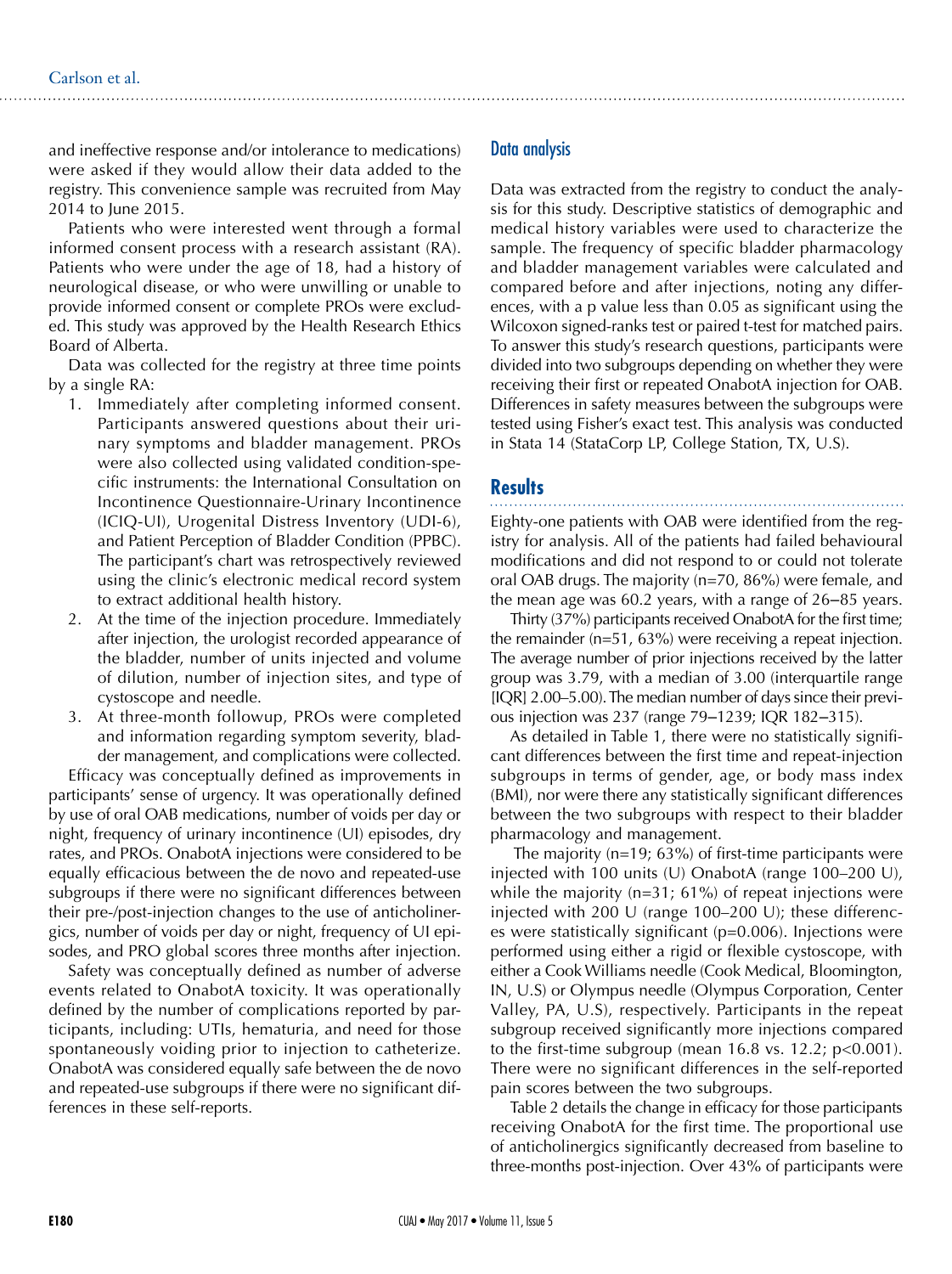#### Table 1. Participants' characteristics, bladder pharmacology, and management prior to onabotulinumtoxinA injection

|                                                                           | <b>First</b><br>injection<br>$(n=30)$ | Repeat<br>injection<br>$(n=51)$ | <b>Fisher's</b><br>exact |
|---------------------------------------------------------------------------|---------------------------------------|---------------------------------|--------------------------|
| <b>Participant characteristics</b>                                        |                                       |                                 |                          |
| Sex<br>Male<br>Female                                                     | $\overline{7}$<br>23                  | 4<br>47                         | $p=0.70$                 |
| Age<br>(t-test for differences in mean<br>values)                         | 58.7                                  | 61.0                            | $t = -0.80$<br>$p=0.42$  |
| Body mass index<br>(t-test for differences in mean<br>values)             | 28.6                                  | 27.3                            | $t = 0.75$<br>$p=0.46$   |
| <b>Bladder management</b>                                                 |                                       |                                 |                          |
| Spontaneous voiding<br>No<br>Yes<br>Missing                               | $\overline{2}$<br>27<br>1             | $\overline{2}$<br>49            | $p=0.62$                 |
| Indwelling or suprapubic catheter<br>No<br>Yes                            | 29<br>1                               | 51<br>$\Omega$                  | $p=0.37$                 |
| Clean intermittent catheterization<br>No<br>Yes                           | 28<br>$\mathfrak{p}$                  | 41<br>10                        | $p=0.19$                 |
| Number of catheterizations/day<br>$1 - 7$<br>$8+$<br>Does not catheterize | $\overline{2}$<br>0<br>28             | 7<br>3<br>41                    | $p=0.30$                 |

on an anticholinergic prior to their first OnabotA treatment; this proportion dropped to 16.7% three months post-injection. There was a significant reduction in bladder symptoms, including a proportional reduction in number of voids per day, nocturia events, and UI episodes. Twelve of 24 (50%) previously incontinent patients reported being dry at followup. The total dry rate increased from 20% to 60%. There were also significant changes to all PROs; scores for the UDI-6, ICIQ, and PPBC all significantly improved after injections.

The changes in efficacy measures for those receiving a repeat injection of OnabotA are provided in Table 3. Notably, a lesser proportion of patients at baseline were taking an anticholinergic compared to the first-time injection subgroup (24% vs. 43%); however, a similar reduction was noted at the three-month followup, where 10% were taking one. This subgroup also experienced a significant reduction in bladder symptoms, with a proportional reduction in the number of voids per day and nocturia events. Sixteen of 37 (43%) previously incontinent patients became dry by followup and overall dry rates improved from 27% to 59%. PROs also improved to a similar degree compared to the first-injection group.

Results from the comparison of safety measures across subgroups are provided in Table 4. Some differences were observed; however none of these differences were statistiTable 2. Self-reported efficacy measures from participants receiv first injection of onaboulinum

| receiving their mist injection of onab                                                      |                 |                             |                                          |
|---------------------------------------------------------------------------------------------|-----------------|-----------------------------|------------------------------------------|
| $n=30$                                                                                      | <b>Baseline</b> | Three-<br>month<br>followup | <b>Wilcoxon</b><br>signed-<br>ranks test |
| Pharmacological use                                                                         |                 |                             |                                          |
| Use of anticholinergics                                                                     |                 |                             |                                          |
| No                                                                                          | 17              | 25                          | $z = 2.53$                               |
| Yes                                                                                         | 13              | 5                           | $p=0.01$                                 |
| <b>Bladder symptoms</b>                                                                     |                 |                             |                                          |
| Number of voids/day                                                                         |                 |                             |                                          |
| $1 - 7$                                                                                     | 3               | 12                          |                                          |
| $8 - 10$                                                                                    | 9               | 10                          | $z = 3.11$                               |
| $11 +$                                                                                      | 15              | 5                           | p<0.01                                   |
| Does not void                                                                               | $\overline{c}$  | 2                           |                                          |
| Missing                                                                                     | 1               | 1                           |                                          |
| Nocturia events/night                                                                       |                 |                             |                                          |
| 0                                                                                           | $\overline{2}$  | 9                           | $z = 3.04$                               |
| $1 - 3$                                                                                     | 20              | 21                          | p<0.01                                   |
| $4+$                                                                                        | 8               | $\Omega$                    |                                          |
| Urinary incontinence episodes                                                               |                 |                             |                                          |
| None                                                                                        | 6               | 18                          |                                          |
| 1-2 per month                                                                               | 10              | 4                           | $z = 2.05$                               |
| 1-2 per week                                                                                | 3               | 5                           | $p=0.04$                                 |
| 3–6 per week                                                                                | 8               | 0                           |                                          |
| 1 or more per day                                                                           | 3               | 3                           |                                          |
| <b>Patient-reported outcomes</b>                                                            |                 |                             | <b>Paired</b><br>t-test                  |
| UDI-6 (mean score)                                                                          | 50.5            | 28.3                        | $t = 4.78$<br>p=0.0001                   |
| ICIQ (mean score)                                                                           | 12.3            | 6.9                         | $t = 5.38$<br>p<0.0001                   |
| PPBC (item 3)                                                                               |                 |                             |                                          |
| Does not cause me any                                                                       |                 |                             |                                          |
| problems                                                                                    |                 |                             |                                          |
| Causes me some very minor                                                                   |                 |                             |                                          |
| problems                                                                                    |                 |                             |                                          |
| Causes me some minor                                                                        | 4.7             | 3.1                         | $t = 6.33$                               |
| problems                                                                                    |                 |                             | p<0.0001                                 |
| Causes me some moderate                                                                     |                 |                             |                                          |
| problems                                                                                    |                 |                             |                                          |
| Causes me severe problems                                                                   |                 |                             |                                          |
| Causes me many severe                                                                       |                 |                             |                                          |
| problems                                                                                    |                 |                             |                                          |
| ICIQ: International Consultation on Incontinence Questionnaire; PPBC: Patient Perception of |                 |                             |                                          |

cally significant. Of those receiving OnabotA for the first time, 27% reported having a UTI, compared to 25% of those having a repeat injection. Only one patient from the repeatinjection group reported hematuria. More patients receiving OnabotA for the first time (17%) reported having to self-

Bladder Condition; UDI: Urogenital Distress Inventory.

catheterize compared to the repeat-injection group (6%). Pearson correlation coefficients were used to compare UTIs and the need to self-catheterize (data not presented). For the de novo group, there was a weak negative correlation of -0.07 (p=0.72) that was not statistically significant. For the repeat-injection group, there was a positive correlation of 0.42 (p<0.01) that was statistically significant.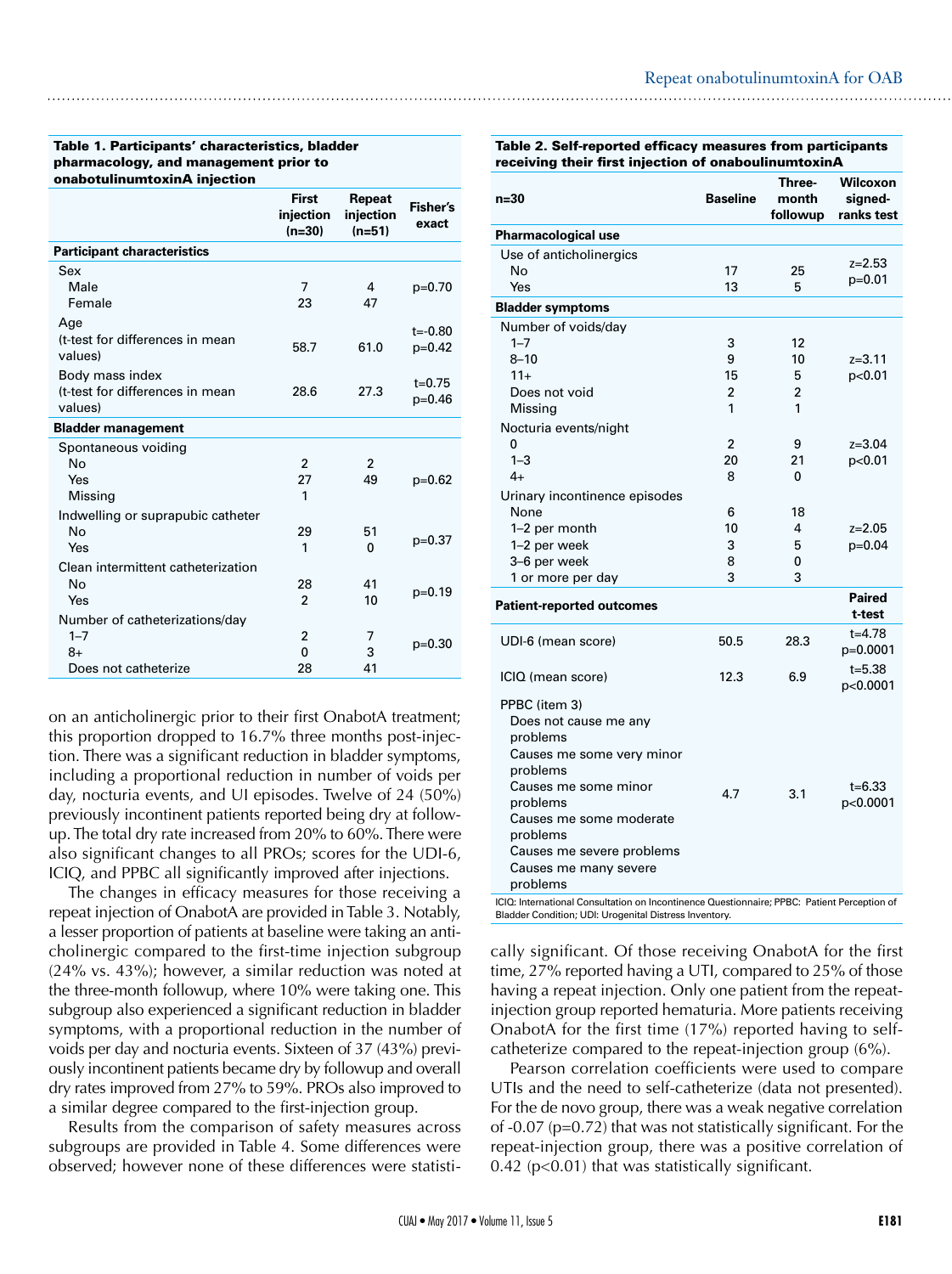| n=51                                                                                                                                                                                                                                   | <b>Baseline</b> | Three-<br>month<br>followup | <b>Wilcoxon</b><br>signed-<br>ranks test |
|----------------------------------------------------------------------------------------------------------------------------------------------------------------------------------------------------------------------------------------|-----------------|-----------------------------|------------------------------------------|
| <b>Pharmacological use</b>                                                                                                                                                                                                             |                 |                             |                                          |
| Use of anticholinergics                                                                                                                                                                                                                |                 |                             | z=2.65                                   |
| No                                                                                                                                                                                                                                     | 39              | 46                          | p=0.01                                   |
| Yes                                                                                                                                                                                                                                    | 12              | 5                           |                                          |
| <b>Bladder symptoms</b>                                                                                                                                                                                                                |                 |                             |                                          |
| Number of voids/day                                                                                                                                                                                                                    |                 |                             |                                          |
| $1 - 7$                                                                                                                                                                                                                                | 9               | 28                          | $z = 4.82$                               |
| $8 - 10$                                                                                                                                                                                                                               | 13              | 15                          | p<0.001                                  |
| $11 +$                                                                                                                                                                                                                                 | 27              | 4                           |                                          |
| Does not void                                                                                                                                                                                                                          | 2               | 4                           |                                          |
| Nocturia events/night                                                                                                                                                                                                                  |                 |                             |                                          |
| 0                                                                                                                                                                                                                                      | 3               | 20                          | $z = 4.29$                               |
| $1 - 3$                                                                                                                                                                                                                                | 38              | 31                          | p<0.001                                  |
| $4+$                                                                                                                                                                                                                                   | 10              | 0                           |                                          |
| Urinary incontinence episodes                                                                                                                                                                                                          |                 |                             |                                          |
| None                                                                                                                                                                                                                                   | 14              | 30                          |                                          |
| 1-2 per month                                                                                                                                                                                                                          | 19              | 7                           | $z = 1.28$                               |
| 1-2 per week                                                                                                                                                                                                                           | 7               | 4                           | $p=0.20$                                 |
| 3-6 per week                                                                                                                                                                                                                           | 9               | 6                           |                                          |
| 1 or more per day                                                                                                                                                                                                                      | 2               | 4                           |                                          |
| <b>Patient-reported outcomes</b>                                                                                                                                                                                                       |                 |                             | <b>Paired</b><br>t-test                  |
| UDI-6 (mean score)                                                                                                                                                                                                                     | 43.1            | 25.6                        | $t = 5.49$<br>p<0.0001                   |
| ICIQ (mean score)                                                                                                                                                                                                                      | 8.9             | 4.9                         | $t = 4.45$<br>p=0.0001                   |
| <b>PPBC</b><br>Does not cause me any<br>problems<br>Causes me some very minor<br>problems<br>Causes me some minor<br>problems<br>Causes me some moderate<br>problems<br>Causes me severe problems<br>Causes me many severe<br>problems | 3.9             | 2.6                         | $t = 6.32$<br>p<0.0001                   |

Table 3. Self-reported efficacy measures from participants receiving a repeat injection of onabotulinumtoxinA

ICIQ: International Consultation on Incontinence Questionnaire; PPBC: Patient Perception of Bladder Condition; UDI: Urogenital Distress Inventory.

## **Discussion**

In this clinical registry of real-world patients with OAB treated with OnabotA, the midterm safety and efficacy outcomes between patients being injected for the first time and those receiving a repeated injection were assessed. Though the repeat-injection subgroup was larger, they shared similar characteristics in terms of bladder treatment and management. Both subgroups experienced a decrease in their use of anticholinergics, number voids per day, nocturia events, dry rates, and PROs. There were no significant differences observed between the two subgroups in self-reported UTIs,

#### Table 4. Participants' self-reported measures of safety postonabotulinumtoxinA injection

| <u> J.IUBU (U.I.I.U.I.I.OAIIII) 1 111100 (1011</u> |          |                                              |                          |  |  |  |
|----------------------------------------------------|----------|----------------------------------------------|--------------------------|--|--|--|
|                                                    | $(n=30)$ | First injection Repeat injection<br>$(n=51)$ | <b>Fisher's</b><br>exact |  |  |  |
| Urinary tract infection                            |          |                                              |                          |  |  |  |
| No                                                 | 22       | 38                                           |                          |  |  |  |
| Yes                                                | 8        | 13                                           | $p=1.00$                 |  |  |  |
| Hematuria                                          |          |                                              |                          |  |  |  |
| No                                                 | 30       | 50                                           |                          |  |  |  |
| Yes                                                | 0        | 1                                            | $p=1.00$                 |  |  |  |
| Need to initiate self-                             |          |                                              |                          |  |  |  |
| catheterization                                    |          |                                              |                          |  |  |  |
| No                                                 | 25       | 48                                           | $p=0.14$                 |  |  |  |
| Yes                                                | 5        | 3                                            |                          |  |  |  |

hematuria, or need to initiate self-catheterization. These results suggest that OnabotA remains equally as efficacious and safe for repeated injections to treat OAB as it does for the first.

Reflecting the real-world nature of this study, and similar to other such studies,<sup>13</sup> dosing for injections ranged from 100–200 U of OnabotA. While 100 U is the current recommended dose,<sup>2</sup> some patients in this study may have been initiated on 200 U before results from phase 3 trials were published and before OnabotA received Health Canada approval for the treatment of OAB with UI. Alternatively, a subgroup of patients may have been escalated to higher dosages based on clinical response. Our current practice is to initiate treatment at 100 U for all patients with idiopathic OAB undertaking their first injection.

The efficacy results in this real-world study differed from those reported in published phase 3 clinical trials by Nitti et al<sup>4</sup> and Chapple et al<sup>12</sup> Both of these reported a significant decrease in the mean frequency of daily UI episodes, ranging from 53.1–57.5%. While the proportional changes in UI episodes for the de novo group were not significant in this study, an increased proportion reported being dry at the three-month followup, and among the cohort of patients incontinent at baseline, 50% became dry. A similar comparison can be made of the rates of nocturia. Both trials report a statistically significant decrease in the mean frequency of nocturia events, ranging from 20.2–25.1%. The proportional differences observed in the de novo group in this study were not significant, but proportionally more reported having no episodes at the three-month followup. Both the phase 3 trials and this study observed significant improvements in PROs.

Statistically significant decreases in the use of anticholinergics at three-month post-injection were observed in both the de novo and repeat groups. There was an over 50% decrease in the proportional use of anticholinergics at three months post-injection. Clearly, however, in the realworld setting, a small proportion (e.g., 10% of our repeatinjection group) of patients will remain on oral medication in addition to their OnabotA injections, and depending on